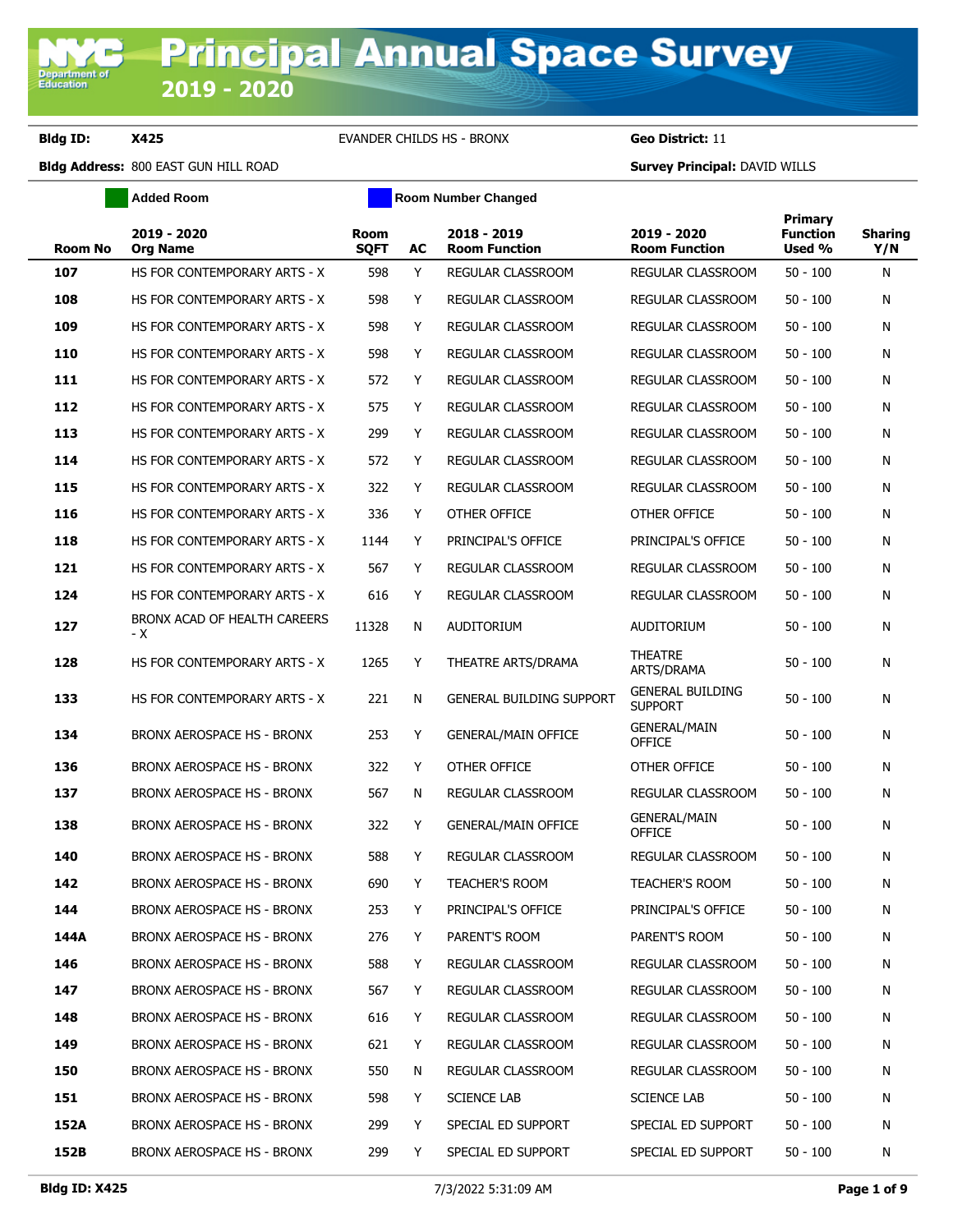**Added Room Room Room Number Changed** 

| Room No     | 2019 - 2020<br>Org Name                      | <b>Room</b><br><b>SQFT</b> | AC | 2018 - 2019<br><b>Room Function</b>     | 2019 - 2020<br><b>Room Function</b>            | Primary<br><b>Function</b><br>Used % | <b>Sharing</b><br>Y/N |
|-------------|----------------------------------------------|----------------------------|----|-----------------------------------------|------------------------------------------------|--------------------------------------|-----------------------|
| 153         | BRONX AEROSPACE HS - BRONX                   | 598                        | N  | REGULAR CLASSROOM                       | REGULAR CLASSROOM                              | $50 - 100$                           | N                     |
| 154         | BRONX AEROSPACE HS - BRONX                   | 308                        | Y  | OTHER OFFICE                            | <b>OTHER OFFICE</b>                            | $50 - 100$                           | N                     |
| 158         | BRONX AEROSPACE HS - BRONX                   | 2414                       | N  | <b>GYMNASIUM</b>                        | <b>GYMNASIUM</b>                               | $50 - 100$                           | N                     |
| 159         | SCHOOL BASED HEALTH CENTER -<br><b>BRONX</b> | 1800                       | Y  | NURSE/MEDICAL SUITE                     | NURSE/MEDICAL<br>Suite                         | $50 - 100$                           | N                     |
| 160         | HS FOR CONTEMPORARY ARTS - X                 | 294                        | N  | <b>RECORD ROOM</b>                      | <b>RECORD ROOM</b>                             | $50 - 100$                           | N                     |
| 161         | HS FOR CONTEMPORARY ARTS - X                 | 924                        | N  | REGULAR CLASSROOM                       | REGULAR CLASSROOM                              | $50 - 100$                           | N                     |
| 162         | HS FOR CONTEMPORARY ARTS - X                 | 6480                       | N  | <b>GYMNASIUM</b>                        | <b>GYMNASIUM</b>                               | $50 - 100$                           | N                     |
| 163         | HS FOR CONTEMPORARY ARTS - X                 | 322                        | Y  | INDIVIDUALIZED EDUCATION<br><b>PLAN</b> | <b>INDIVIDUALIZED</b><br><b>EDUCATION PLAN</b> | $50 - 100$                           | N                     |
| 164         | HS FOR CONTEMPORARY ARTS - X                 | 6480                       | N  | <b>GYMNASIUM</b>                        | <b>GYMNASIUM</b>                               | $50 - 100$                           | N                     |
| 165         | HS FOR CONTEMPORARY ARTS - X                 | 168                        | Y  | NURSE/MEDICAL SUITE                     | NURSE/MEDICAL<br><b>SUITE</b>                  | $50 - 100$                           | N                     |
| 167         | HS FOR CONTEMPORARY ARTS - X                 | 273                        | Y  | OTHER OFFICE                            | OTHER OFFICE                                   | $50 - 100$                           | N                     |
| 170         | HS FOR CONTEMPORARY ARTS - X                 | 2414                       | N  | <b>WEIGHT ROOM</b>                      | <b>WEIGHT ROOM</b>                             | $50 - 100$                           | N                     |
| 205         | BRONX ACAD OF HEALTH CAREERS<br>- X          | 1254                       | N  | STORAGE ROOM                            | STORAGE ROOM                                   | $50 - 100$                           | N                     |
| 206         | HS FOR CONTEMPORARY ARTS - X                 | 1012                       | Y  | <b>REGULAR CLASSROOM</b>                | REGULAR CLASSROOM                              | $50 - 100$                           | N                     |
| 206A        | HS FOR CONTEMPORARY ARTS - X                 | 624                        | Y  | REGULAR CLASSROOM                       | REGULAR CLASSROOM                              | $50 - 100$                           | N                     |
| 206B        | HS FOR CONTEMPORARY ARTS - X                 | 624                        | Y  | ART ROOM                                | ART ROOM                                       | $50 - 100$                           | N                     |
| <b>206C</b> | HS FOR CONTEMPORARY ARTS - X                 | 290                        | Y  | <b>GUIDANCE OFFICE</b>                  | <b>GUIDANCE OFFICE</b>                         | $50 - 100$                           | N                     |
| 206D        | HS FOR CONTEMPORARY ARTS - X                 | 110                        | Y  | <b>GUIDANCE OFFICE</b>                  | <b>GUIDANCE OFFICE</b>                         | $50 - 100$                           | N                     |
| 206E        | HS FOR CONTEMPORARY ARTS - X                 | 140                        | Y  | <b>GUIDANCE OFFICE</b>                  | <b>GUIDANCE OFFICE</b>                         | $50 - 100$                           | N                     |
| 206F        | HS FOR CONTEMPORARY ARTS - X                 | 98                         | Y  | <b>GUIDANCE OFFICE</b>                  | <b>GUIDANCE OFFICE</b>                         | $50 - 100$                           | N                     |
| <b>206G</b> | HS FOR CONTEMPORARY ARTS - X                 | 135                        | Y  | <b>GUIDANCE OFFICE</b>                  | <b>GUIDANCE OFFICE</b>                         | $50 - 100$                           | N                     |
| 207         | HS FOR CONTEMPORARY ARTS - X                 | 572                        | Y  | <b>SCIENCE LAB</b>                      | <b>SCIENCE LAB</b>                             | $50 - 100$                           | N                     |
| 208         | HS FOR CONTEMPORARY ARTS - X                 | 840                        | Y  | <b>SCIENCE LAB</b>                      | <b>SCIENCE LAB</b>                             | $50 - 100$                           | N                     |
| 209         | HS FOR CONTEMPORARY ARTS - X                 | 572                        | Y  | REGULAR CLASSROOM                       | REGULAR CLASSROOM                              | $50 - 100$                           | N                     |
| 210         | HS FOR CONTEMPORARY ARTS - X                 | 594                        | Y  | SCIENCE PREP ROOM                       | SCIENCE PREP ROOM                              | $50 - 100$                           | N                     |
| 211         | HS FOR WRITING & COMM ARTS -<br>X.           | 616                        | N  | REGULAR CLASSROOM                       | REGULAR CLASSROOM                              | $50 - 100$                           | N                     |
| 212         | HS FOR WRITING & COMM ARTS -<br>X.           | 840                        | N  | <b>SCIENCE LAB</b>                      | <b>SCIENCE LAB</b>                             | $50 - 100$                           | N                     |
| 213         | HS FOR WRITING & COMM ARTS -<br>X.           | 572                        | N  | REGULAR CLASSROOM                       | REGULAR CLASSROOM                              | $50 - 100$                           | N                     |
| 216         | HS FOR WRITING & COMM ARTS -<br>X.           | 322                        | Y  | OTHER OFFICE                            | OTHER OFFICE                                   | $50 - 100$                           | N                     |
| 218         | HS FOR WRITING & COMM ARTS -<br>X.           | 230                        | Y  | OTHER OFFICE                            | OTHER OFFICE                                   | $50 - 100$                           | N                     |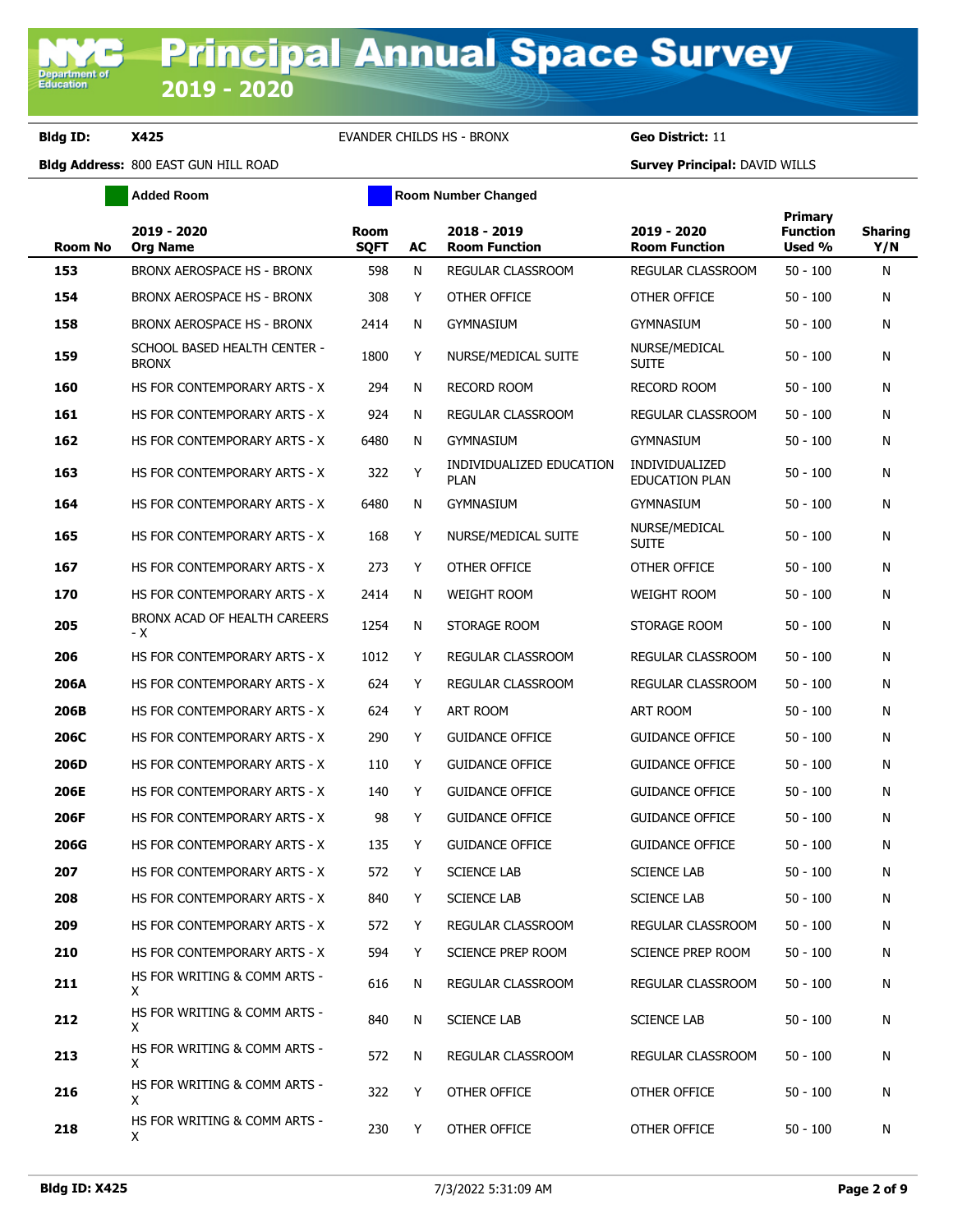**Added Room Room Room Number Changed** 

| <b>Room No</b> | 2019 - 2020<br><b>Org Name</b>      | <b>Room</b><br><b>SQFT</b> | AC | 2018 - 2019<br><b>Room Function</b> | 2019 - 2020<br><b>Room Function</b> | Primary<br><b>Function</b><br>Used % | <b>Sharing</b><br>Y/N |
|----------------|-------------------------------------|----------------------------|----|-------------------------------------|-------------------------------------|--------------------------------------|-----------------------|
| 220A           | HS FOR WRITING & COMM ARTS -<br>X   | 598                        | N  | REGULAR CLASSROOM                   | REGULAR CLASSROOM                   | $50 - 100$                           | N                     |
| 222            | HS FOR WRITING & COMM ARTS -<br>X   | 616                        | N  | REGULAR CLASSROOM                   | REGULAR CLASSROOM                   | $50 - 100$                           | N                     |
| 223            | HS FOR WRITING & COMM ARTS -<br>X   | 550                        | Y  | REGULAR CLASSROOM                   | REGULAR CLASSROOM                   | $50 - 100$                           | N                     |
| 224            | HS FOR WRITING & COMM ARTS -<br>X   | 588                        | N  | REGULAR CLASSROOM                   | REGULAR CLASSROOM                   | 50 - 100                             | N                     |
| 226            | HS FOR WRITING & COMM ARTS -<br>Χ   | 588                        | Y  | REGULAR CLASSROOM                   | REGULAR CLASSROOM                   | $50 - 100$                           | N                     |
| 226A           | HS FOR WRITING & COMM ARTS -<br>X   | 312                        | Y  | <b>RESOURCE ROOM</b>                | <b>RESOURCE ROOM</b>                | 50 - 100                             | N                     |
| 228            | HS FOR WRITING & COMM ARTS -<br>X   | 828                        | N  | ART ROOM                            | ART ROOM                            | $50 - 100$                           | N                     |
| 228A           | HS FOR WRITING & COMM ARTS -<br>X   | 225                        | Y  | PRINCIPAL'S OFFICE                  | PRINCIPAL'S OFFICE                  | $50 - 100$                           | N                     |
| 228B           | HS FOR WRITING & COMM ARTS -<br>X   | 140                        | N  | PRINCIPAL'S OFFICE                  | PRINCIPAL'S OFFICE                  | $50 - 100$                           | N                     |
| 234            | HS FOR WRITING & COMM ARTS -<br>X   | 250                        | Y  | OTHER OFFICE                        | OTHER OFFICE                        | $50 - 100$                           | N                     |
| 236            | HS FOR WRITING & COMM ARTS -<br>X   | 483                        | N  | <b>SPEECH</b>                       | <b>SPEECH</b>                       | $50 - 100$                           | N                     |
| 236B           | HS FOR WRITING & COMM ARTS -<br>X   | 440                        | N  | REGULAR CLASSROOM                   | REGULAR CLASSROOM                   | $50 - 100$                           | N                     |
| 237            | HS FOR WRITING & COMM ARTS -<br>X   | 575                        | N  | REGULAR CLASSROOM                   | REGULAR CLASSROOM                   | $50 - 100$                           | N                     |
| 238            | HS FOR WRITING & COMM ARTS -<br>X   | 567                        | Y  | <b>COMPUTER LAB</b>                 | COMPUTER LAB                        | $50 - 100$                           | N                     |
| 240            | HS FOR WRITING & COMM ARTS -<br>X   | 644                        | N  | REGULAR CLASSROOM                   | REGULAR CLASSROOM                   | 50 - 100                             | N                     |
| <b>242S</b>    | HS FOR WRITING & COMM ARTS -<br>X   | 943                        | N  | <b>GUIDANCE OFFICE</b>              | <b>GUIDANCE OFFICE</b>              | $50 - 100$                           | N                     |
| 246            | HS FOR WRITING & COMM ARTS -<br>X   | 322                        | Y  | OTHER OFFICE                        | OTHER OFFICE                        | $50 - 100$                           | N                     |
| 247            | HS FOR WRITING & COMM ARTS -<br>X   | 644                        | N  | REGULAR CLASSROOM                   | REGULAR CLASSROOM                   | $50 - 100$                           | N                     |
| 248            | HS FOR WRITING & COMM ARTS -<br>X   | 644                        | N  | REGULAR CLASSROOM                   | REGULAR CLASSROOM                   | $50 - 100$                           | N                     |
| 249            | HS FOR WRITING & COMM ARTS -<br>X.  | 621                        | N  | REGULAR CLASSROOM                   | REGULAR CLASSROOM                   | $50 - 100$                           | N                     |
| 250            | HS FOR WRITING & COMM ARTS -<br>X.  | 616                        | N  | <b>REGULAR CLASSROOM</b>            | REGULAR CLASSROOM                   | $50 - 100$                           | N                     |
| 251            | HS FOR WRITING & COMM ARTS -<br>X   | 644                        | N  | REGULAR CLASSROOM                   | REGULAR CLASSROOM                   | $50 - 100$                           | N                     |
| 252            | HS FOR WRITING & COMM ARTS -<br>X   | 616                        | N  | REGULAR CLASSROOM                   | REGULAR CLASSROOM                   | $50 - 100$                           | N                     |
| 253            | BRONX ACAD OF HEALTH CAREERS<br>- X | 616                        | N  | REGULAR CLASSROOM                   | REGULAR CLASSROOM                   | $50 - 100$                           | N                     |
| 254            | BRONX ACAD OF HEALTH CAREERS<br>- X | 672                        | N  | REGULAR CLASSROOM                   | REGULAR CLASSROOM                   | $50 - 100$                           | N                     |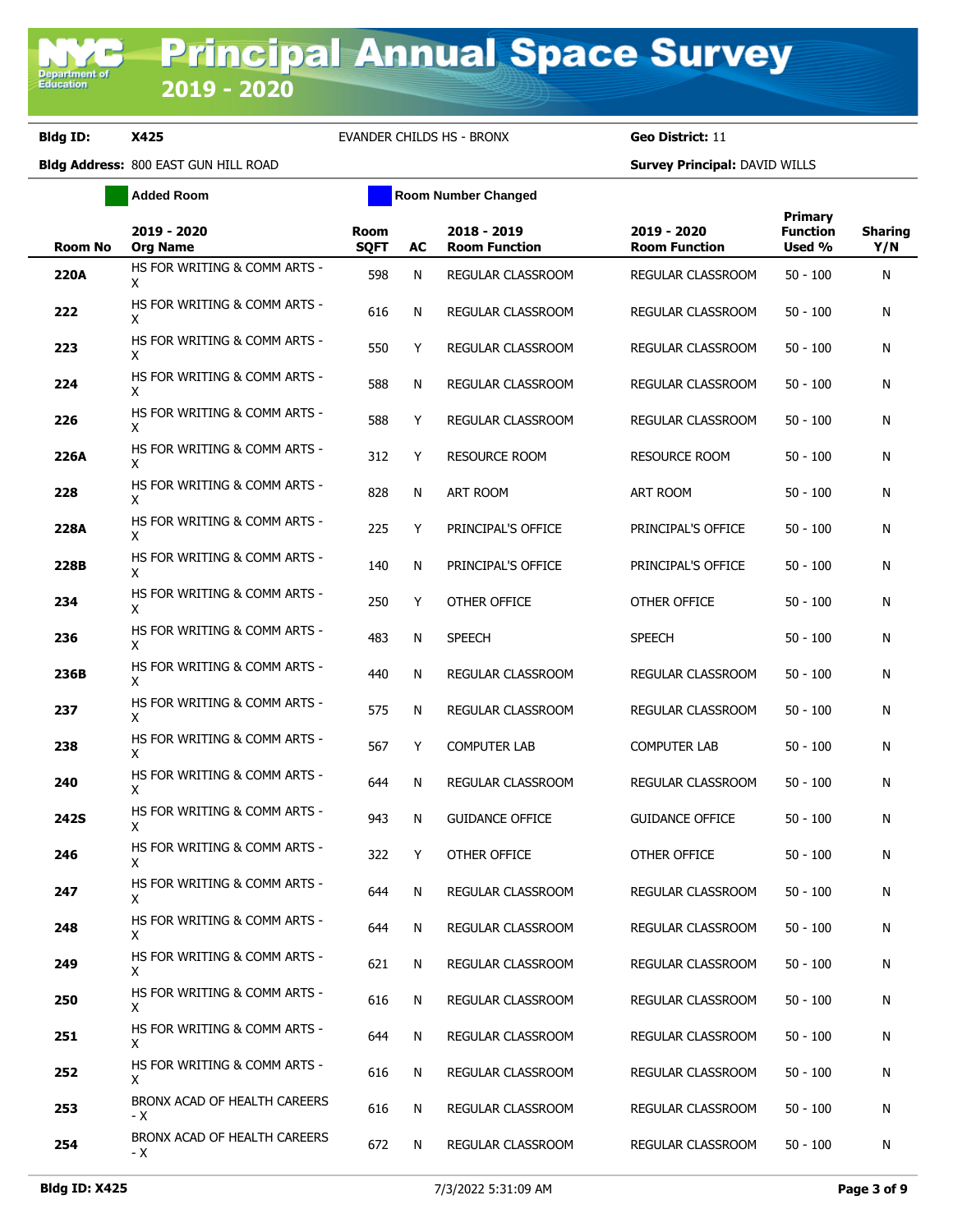**Added Room Room Room Number Changed** 

| <b>Room No</b> | 2019 - 2020<br><b>Org Name</b>                        | Room<br><b>SQFT</b> | AC | 2018 - 2019<br><b>Room Function</b> | 2019 - 2020<br><b>Room Function</b> | Primary<br><b>Function</b><br>Used % | <b>Sharing</b><br>Y/N |
|----------------|-------------------------------------------------------|---------------------|----|-------------------------------------|-------------------------------------|--------------------------------------|-----------------------|
| 255            | BRONX AEROSPACE HS - BRONX                            | 322                 | Y  | SOCIAL WORKER/COUNSELOR             | <b>SOCIAL</b><br>WORKER/COUNSELOR   | $50 - 100$                           | N                     |
| 257            | BRONX AEROSPACE HS - BRONX                            | 322                 | Y  | ATTENDANCE OFFICE                   | ATTENDANCE OFFICE                   | $50 - 100$                           | N                     |
| 259            | BRONX AEROSPACE HS - BRONX                            | 588                 | N  | OTHER OFFICE                        | OTHER OFFICE                        | $50 - 100$                           | N                     |
| 260            | BRONX AEROSPACE HS - BRONX                            | 189                 | Y  | OTHER OFFICE                        | OTHER OFFICE                        | $50 - 100$                           | N                     |
| 260A           | BRONX AEROSPACE HS - BRONX                            | 729                 | Y  | REGULAR CLASSROOM                   | REGULAR CLASSROOM                   | $50 - 100$                           | N                     |
| 260C           | BRONX AEROSPACE HS - BRONX                            | 1088                | N  | <b>REGULAR CLASSROOM</b>            | REGULAR CLASSROOM                   | $50 - 100$                           | N                     |
| 261            | BRONX AEROSPACE HS - BRONX                            | 594                 | Y  | REGULAR CLASSROOM                   | REGULAR CLASSROOM                   | $50 - 100$                           | N                     |
| 261A           | BRONX AEROSPACE HS - BRONX                            | 456                 | Y  | OTHER OFFICE                        | OTHER OFFICE                        | $50 - 100$                           | N                     |
| 261B           | HS FOR CONTEMPORARY ARTS - X                          | 340                 | Y  | REGULAR CLASSROOM                   | REGULAR CLASSROOM                   | $50 - 100$                           | N                     |
| 263            | HS FOR CONTEMPORARY ARTS - X                          | 616                 | Y  | <b>REGULAR CLASSROOM</b>            | <b>REGULAR CLASSROOM</b>            | $50 - 100$                           | N                     |
| 301            | BRONX LAB SCHOOL - BRONX                              | 690                 | Y  | <b>MUSIC ROOM</b>                   | MUSIC ROOM                          | $50 - 100$                           | N                     |
| 302            | BRONX LAB SCHOOL - BRONX                              | 644                 | Y  | REGULAR CLASSROOM                   | REGULAR CLASSROOM                   | $50 - 100$                           | N                     |
| 303A           | <b>BRONX LAB SCHOOL - BRONX</b>                       | 336                 | Y  | OTHER OFFICE                        | OTHER OFFICE                        | $50 - 100$                           | N                     |
| 303B           | BRONX LAB SCHOOL - BRONX                              | 299                 | Y  | OTHER OFFICE                        | OTHER OFFICE                        | $50 - 100$                           | N                     |
| 304            | <b>BRONX LAB SCHOOL - BRONX</b>                       | 598                 | Y  | <b>REGULAR CLASSROOM</b>            | REGULAR CLASSROOM                   | $50 - 100$                           | N                     |
| 305            | BRONX LAB SCHOOL - BRONX                              | 322                 | Y  | DEAN'S OFFICE                       | <b>DEAN'S OFFICE</b>                | $50 - 100$                           | N                     |
| 306            | BRONX LAB SCHOOL - BRONX                              | 621                 | Y  | <b>GUIDANCE OFFICE</b>              | <b>GUIDANCE OFFICE</b>              | $50 - 100$                           | N                     |
| 307            | BRONX LAB SCHOOL - BRONX                              | 621                 | Y  | SCIENCE DEMO ROOM                   | SCIENCE DEMO ROOM                   | $50 - 100$                           | N                     |
| 309            | <b>HS OF COMPUTERS &amp;</b><br><b>TECHNOLOGY - X</b> | 572                 | Y  | REGULAR CLASSROOM                   | REGULAR CLASSROOM                   | $50 - 100$                           | N                     |
| 310            | <b>HS OF COMPUTERS &amp;</b><br><b>TECHNOLOGY - X</b> | 644                 | Y  | SCIENCE PREP ROOM                   | SCIENCE PREP ROOM                   | $50 - 100$                           | N                     |
| 311            | HS OF COMPUTERS &<br><b>TECHNOLOGY - X</b>            | 598                 | Y  | REGULAR CLASSROOM                   | <b>REGULAR CLASSROOM</b>            | $50 - 100$                           | N                     |
| 312            | <b>HS OF COMPUTERS &amp;</b><br>TECHNOLOGY - X        | 840                 | N  | <b>SCIENCE LAB</b>                  | <b>SCIENCE LAB</b>                  | $50 - 100$                           | N                     |
| 313            | HS OF COMPUTERS &<br><b>TECHNOLOGY - X</b>            | 572                 | Υ  | REGULAR CLASSROOM                   | REGULAR CLASSROOM                   | $50 - 100$                           | N                     |
| 316            | <b>HS OF COMPUTERS &amp;</b><br><b>TECHNOLOGY - X</b> | 322                 | Y  | AP'S OFFICE                         | AP'S OFFICE                         | $50 - 100$                           | N                     |
| 318            | <b>HS OF COMPUTERS &amp;</b><br><b>TECHNOLOGY - X</b> | 483                 | Y  | <b>GUIDANCE OFFICE</b>              | <b>GUIDANCE OFFICE</b>              | $50 - 100$                           | N                     |
| 320            | HS OF COMPUTERS &<br><b>TECHNOLOGY - X</b>            | 598                 | Y  | REGULAR CLASSROOM                   | REGULAR CLASSROOM                   | $50 - 100$                           | N                     |
| 322            | HS OF COMPUTERS &<br><b>TECHNOLOGY - X</b>            | 598                 | Y  | <b>REGULAR CLASSROOM</b>            | REGULAR CLASSROOM                   | $50 - 100$                           | N                     |
| 323            | <b>HS OF COMPUTERS &amp;</b><br><b>TECHNOLOGY - X</b> | 550                 | Y  | REGULAR CLASSROOM                   | REGULAR CLASSROOM                   | $50 - 100$                           | N                     |
| 324            | HS OF COMPUTERS &<br><b>TECHNOLOGY - X</b>            | 598                 | Y  | REGULAR CLASSROOM                   | REGULAR CLASSROOM                   | $50 - 100$                           | N                     |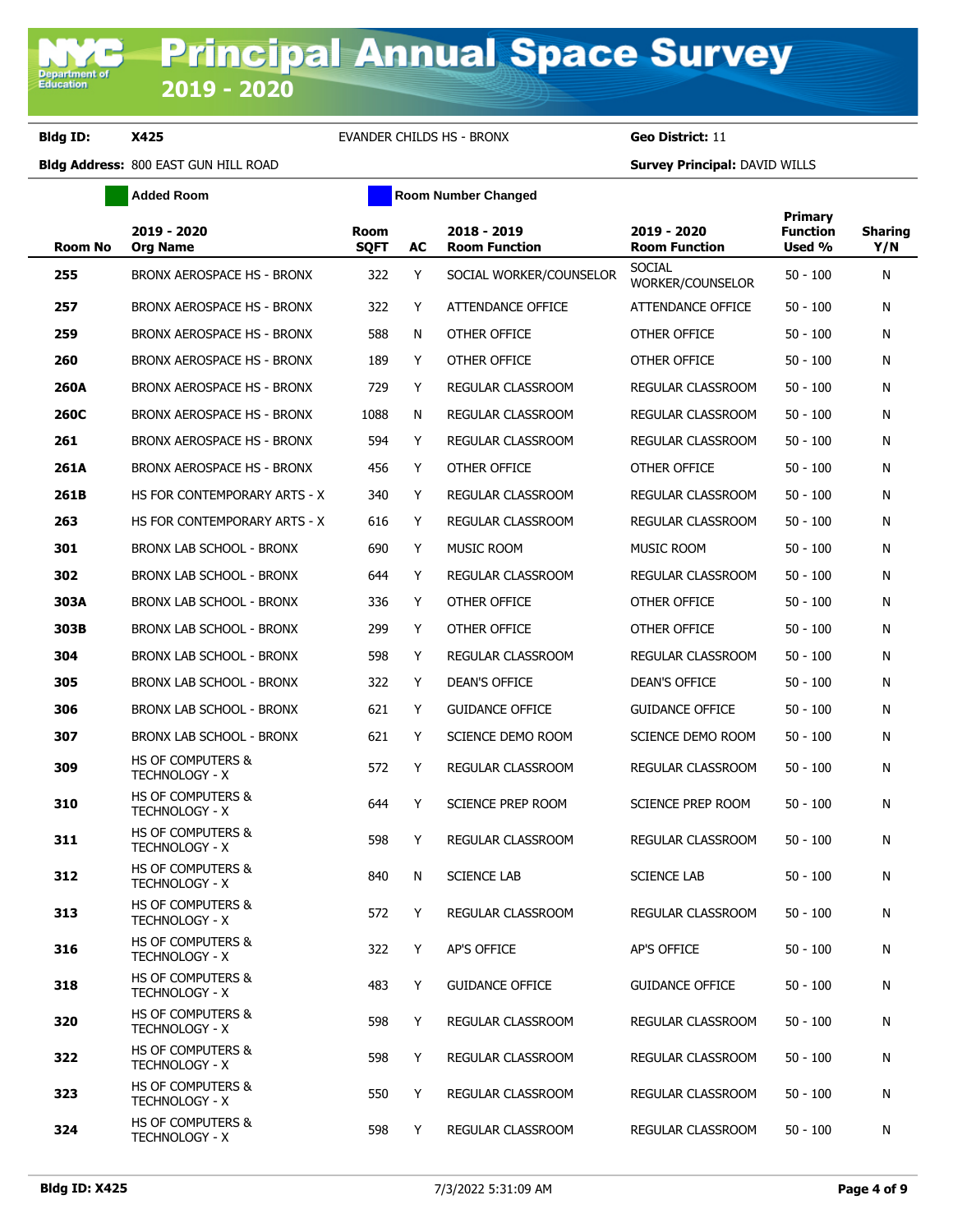**Added Room Room Room Number Changed** 

| Room No | 2019 - 2020<br><b>Org Name</b>                        | Room<br><b>SQFT</b> | AC | 2018 - 2019<br><b>Room Function</b> | 2019 - 2020<br><b>Room Function</b>  | Primary<br><b>Function</b><br>Used % | <b>Sharing</b><br>Y/N |
|---------|-------------------------------------------------------|---------------------|----|-------------------------------------|--------------------------------------|--------------------------------------|-----------------------|
| 326     | <b>HS OF COMPUTERS &amp;</b><br><b>TECHNOLOGY - X</b> | 594                 | Y  | PRINCIPAL'S OFFICE                  | PRINCIPAL'S OFFICE                   | $50 - 100$                           | N                     |
| 326A    | <b>HS OF COMPUTERS &amp;</b><br><b>TECHNOLOGY - X</b> | 294                 | N  | OTHER OFFICE                        | OTHER OFFICE                         | 50 - 100                             | N                     |
| 328     | <b>HS OF COMPUTERS &amp;</b><br><b>TECHNOLOGY - X</b> | 840                 | Y  | OTHER SHOP ROOM                     | OTHER SHOP ROOM                      | 50 - 100                             | N                     |
| 329     | <b>HS OF COMPUTERS &amp;</b><br><b>TECHNOLOGY - X</b> | 966                 | N  | ART ROOM                            | <b>ART ROOM</b>                      | 50 - 100                             | N                     |
| 333     | <b>HS OF COMPUTERS &amp;</b><br><b>TECHNOLOGY - X</b> | 924                 | Y  | <b>COMPUTER LAB</b>                 | <b>COMPUTER LAB</b>                  | 50 - 100                             | N                     |
| 336     | <b>HS OF COMPUTERS &amp;</b><br>TECHNOLOGY - X        | 966                 | N  | <b>COMPUTER LAB</b>                 | <b>COMPUTER LAB</b>                  | 50 - 100                             | N                     |
| 337     | HS OF COMPUTERS &<br><b>TECHNOLOGY - X</b>            | 575                 | Y  | REGULAR CLASSROOM                   | REGULAR CLASSROOM                    | 50 - 100                             | N                     |
| 340     | <b>HS OF COMPUTERS &amp;</b><br><b>TECHNOLOGY - X</b> | 966                 | Y  | <b>TEACHER'S ROOM</b>               | <b>TEACHER'S ROOM</b>                | 50 - 100                             | N                     |
| 342     | <b>HS OF COMPUTERS &amp;</b><br><b>TECHNOLOGY - X</b> | 1150                | Y  | <b>GENERAL/MAIN OFFICE</b>          | <b>GENERAL/MAIN</b><br><b>OFFICE</b> | $50 - 100$                           | N                     |
| 346     | <b>HS OF COMPUTERS &amp;</b><br><b>TECHNOLOGY - X</b> | 322                 | Y  | PARENT'S ROOM                       | PARENT'S ROOM                        | $50 - 100$                           | N                     |
| 347     | <b>HS OF COMPUTERS &amp;</b><br><b>TECHNOLOGY - X</b> | 598                 | Y  | <b>REGULAR CLASSROOM</b>            | REGULAR CLASSROOM                    | $50 - 100$                           | N                     |
| 348     | <b>HS OF COMPUTERS &amp;</b><br><b>TECHNOLOGY - X</b> | 598                 | N  | REGULAR CLASSROOM                   | REGULAR CLASSROOM                    | 50 - 100                             | N                     |
| 349     | <b>HS OF COMPUTERS &amp;</b><br><b>TECHNOLOGY - X</b> | 575                 | Y  | REGULAR CLASSROOM                   | REGULAR CLASSROOM                    | 50 - 100                             | N                     |
| 350     | <b>HS OF COMPUTERS &amp;</b><br><b>TECHNOLOGY - X</b> | 575                 | Y  | REGULAR CLASSROOM                   | REGULAR CLASSROOM                    | $50 - 100$                           | N                     |
| 350A    | BRONX AEROSPACE HS - BRONX                            | 578                 | N  | OTHER OFFICE                        | OTHER OFFICE                         | $50 - 100$                           | N                     |
| 351A    | <b>HS OF COMPUTERS &amp;</b><br><b>TECHNOLOGY - X</b> | 299                 | N  | OTHER OFFICE                        | OTHER OFFICE                         | 50 - 100                             | N                     |
| 351B    | <b>HS OF COMPUTERS &amp;</b><br><b>TECHNOLOGY - X</b> | 299                 | Y  | <b>GUIDANCE OFFICE</b>              | <b>GUIDANCE OFFICE</b>               | 50 - 100                             | N                     |
| 352     | <b>HS OF COMPUTERS &amp;</b><br><b>TECHNOLOGY - X</b> | 598                 | Y  | <b>REGULAR CLASSROOM</b>            | REGULAR CLASSROOM                    | $50 - 100$                           | N                     |
| 353     | BRONX ACAD OF HEALTH CAREERS<br>- X                   | 644                 | Y  | OTHER OFFICE                        | OTHER OFFICE                         | $50 - 100$                           | N                     |
| 354     | BRONX ACAD OF HEALTH CAREERS<br>- X                   | 588                 | N  | REGULAR CLASSROOM                   | REGULAR CLASSROOM                    | 50 - 100                             | N                     |
| 355     | BRONX ACAD OF HEALTH CAREERS<br>- X                   | 322                 | Y  | <b>GUIDANCE OFFICE</b>              | <b>GUIDANCE OFFICE</b>               | 50 - 100                             | N                     |
| 356     | BRONX ACAD OF HEALTH CAREERS<br>- X                   | 600                 | N  | REGULAR CLASSROOM                   | REGULAR CLASSROOM                    | 50 - 100                             | N                     |
| 357     | BRONX ACAD OF HEALTH CAREERS<br>- X                   | 598                 | Y  | REGULAR CLASSROOM                   | REGULAR CLASSROOM                    | 50 - 100                             | N                     |
| 358     | BRONX ACAD OF HEALTH CAREERS<br>- X                   | 572                 | N  | REGULAR CLASSROOM                   | REGULAR CLASSROOM                    | 50 - 100                             | N                     |
| 359     | BRONX ACAD OF HEALTH CAREERS<br>- X                   | 644                 | Y  | REGULAR CLASSROOM                   | REGULAR CLASSROOM                    | 50 - 100                             | N                     |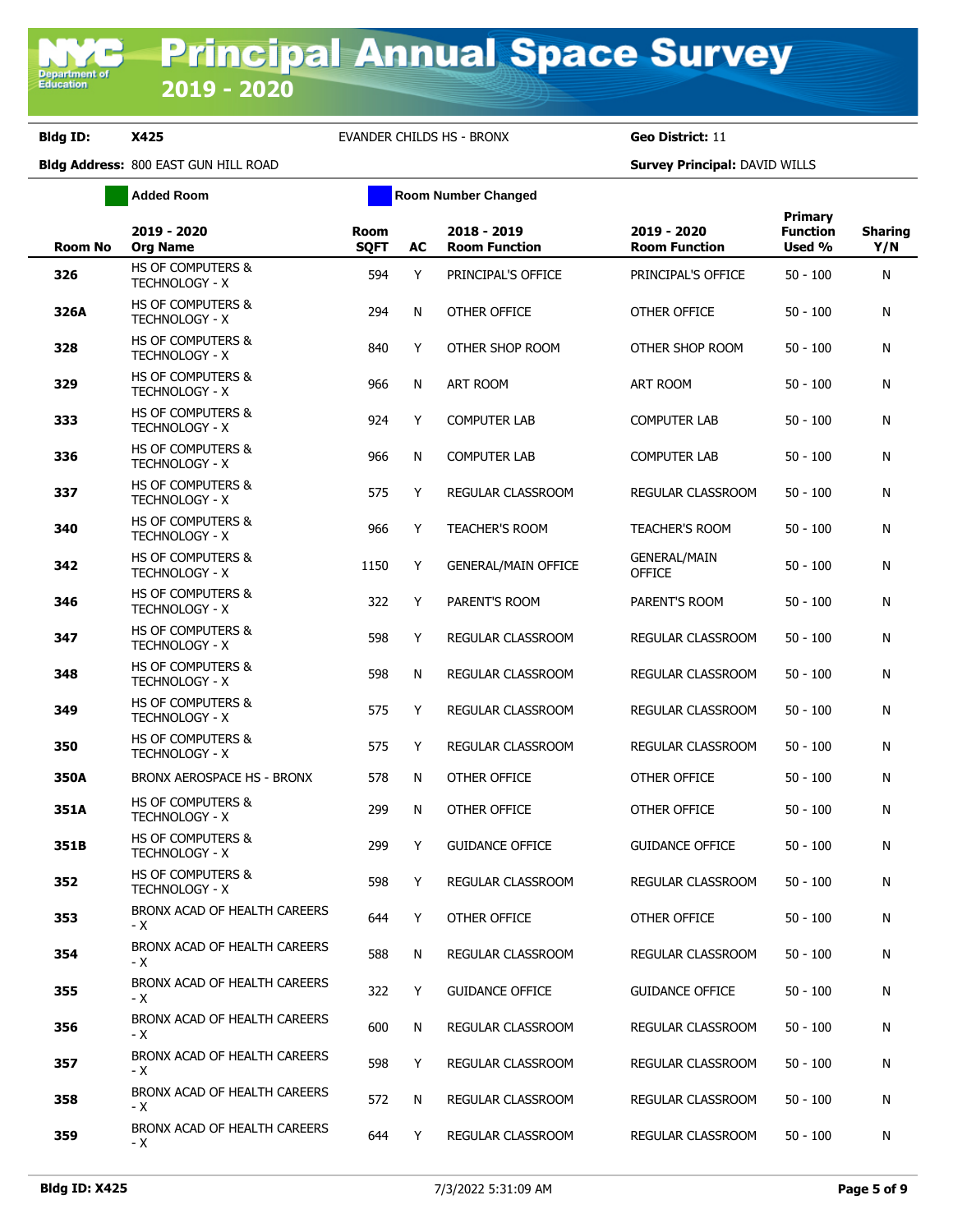**Bldg Address:** 800 EAST GUN HILL ROAD **Survey Principal:** DAVID WILLS **Added Room Room Room Number Changed** 

| <b>Room No</b> | 2019 - 2020<br><b>Org Name</b>             | <b>Room</b><br><b>SQFT</b> | AC | 2018 - 2019<br><b>Room Function</b> | 2019 - 2020<br><b>Room Function</b>  | Primary<br><b>Function</b><br>Used % | <b>Sharing</b><br>Y/N |
|----------------|--------------------------------------------|----------------------------|----|-------------------------------------|--------------------------------------|--------------------------------------|-----------------------|
| 360            | BRONX ACAD OF HEALTH CAREERS<br>- X        | 609                        | N  | REGULAR CLASSROOM                   | REGULAR CLASSROOM                    | $50 - 100$                           | N                     |
| 361A           | BRONX ACAD OF HEALTH CAREERS<br>- X        | 336                        | N  | LIBRARY                             | <b>LIBRARY</b>                       | $50 - 100$                           | N                     |
| 362            | BRONX ACAD OF HEALTH CAREERS<br>- X        | 336                        | N  | LIBRARY                             | <b>LIBRARY</b>                       | $50 - 100$                           | Ν                     |
| 363            | BRONX ACAD OF HEALTH CAREERS<br>- X        | 506                        | Y  | REGULAR CLASSROOM                   | <b>REGULAR CLASSROOM</b>             | $50 - 100$                           | Ν                     |
| 365            | <b>BRONX LAB SCHOOL - BRONX</b>            | 6136                       | N  | <b>LIBRARY</b>                      | <b>LIBRARY</b>                       | $50 - 100$                           | Ν                     |
| 365A           | BRONX LAB SCHOOL - BRONX                   | 414                        | N  | STORAGE ROOM                        | STORAGE ROOM                         | $50 - 100$                           | N                     |
| 365B           | HS OF COMPUTERS &<br><b>TECHNOLOGY - X</b> | 391                        | N  | OTHER OFFICE                        | OTHER OFFICE                         | $50 - 100$                           | N                     |
| 365C           | BRONX LAB SCHOOL - BRONX                   | 792                        | Y  | REGULAR CLASSROOM                   | REGULAR CLASSROOM                    | $50 - 100$                           | Ν                     |
| 401            | BRONX LAB SCHOOL - BRONX                   | 600                        | Y  | REGULAR CLASSROOM                   | REGULAR CLASSROOM                    | $50 - 100$                           | N                     |
| 402            | BRONX LAB SCHOOL - BRONX                   | 594                        | N  | REGULAR CLASSROOM                   | REGULAR CLASSROOM                    | $50 - 100$                           | N                     |
| 403            | BRONX LAB SCHOOL - BRONX                   | 572                        | Y  | REGULAR CLASSROOM                   | REGULAR CLASSROOM                    | $50 - 100$                           | N                     |
| 404            | BRONX LAB SCHOOL - BRONX                   | 572                        | Y  | ART ROOM                            | ART ROOM                             | $50 - 100$                           | Ν                     |
| 405            | <b>BRONX LAB SCHOOL - BRONX</b>            | 594                        | Y  | REGULAR CLASSROOM                   | REGULAR CLASSROOM                    | $50 - 100$                           | N                     |
| 405A           | BRONX LAB SCHOOL - BRONX                   | 286                        | Y  | <b>GENERAL/MAIN OFFICE</b>          | <b>GENERAL/MAIN</b><br><b>OFFICE</b> | $50 - 100$                           | Ν                     |
| 406C           | BRONX LAB SCHOOL - BRONX                   | 336                        | N  | OTHER OFFICE                        | OTHER OFFICE                         | $50 - 100$                           | N                     |
| 407            | BRONX LAB SCHOOL - BRONX                   | 572                        | Y  | REGULAR CLASSROOM                   | REGULAR CLASSROOM                    | $50 - 100$                           | Ν                     |
| 408            | BRONX LAB SCHOOL - BRONX                   | 572                        | Y  | REGULAR CLASSROOM                   | REGULAR CLASSROOM                    | $50 - 100$                           | N                     |
| 409            | BRONX LAB SCHOOL - BRONX                   | 572                        | Y  | REGULAR CLASSROOM                   | REGULAR CLASSROOM                    | $50 - 100$                           | N                     |
| 410            | BRONX LAB SCHOOL - BRONX                   | 572                        | Y  | REGULAR CLASSROOM                   | REGULAR CLASSROOM                    | $50 - 100$                           | N                     |
| 411            | BRONX LAB SCHOOL - BRONX                   | 598                        | N  | REGULAR CLASSROOM                   | REGULAR CLASSROOM                    | $50 - 100$                           | N                     |
| 412            | <b>BRONX LAB SCHOOL - BRONX</b>            | 572                        | Y  | REGULAR CLASSROOM                   | REGULAR CLASSROOM                    | $50 - 100$                           | Ν                     |
| 413            | BRONX LAB SCHOOL - BRONX                   | 550                        | Y  | REGULAR CLASSROOM                   | REGULAR CLASSROOM                    | $50 - 100$                           | N                     |
| 414            | BRONX LAB SCHOOL - BRONX                   | 598                        | Y  | REGULAR CLASSROOM                   | REGULAR CLASSROOM                    | $50 - 100$                           | N                     |
| 416            | BRONX LAB SCHOOL - BRONX                   | 322                        | Y  | STAFF DEVELOPMENT                   | STAFF DEVELOPMENT                    | $50 - 100$                           | N                     |
| 443A           | BRONX LAB SCHOOL - BRONX                   | 88                         | N  | STORAGE ROOM                        | STORAGE ROOM                         | 50 - 100                             | N                     |
| 446            | BRONX ACAD OF HEALTH CAREERS<br>- X        | 616                        | Y  | REGULAR CLASSROOM                   | REGULAR CLASSROOM                    | $50 - 100$                           | N                     |
| 448            | BRONX ACAD OF HEALTH CAREERS<br>- X        | 644                        | Y  | SCIENCE DEMO ROOM                   | SCIENCE DEMO ROOM                    | $50 - 100$                           | N                     |
| 449            | BRONX ACAD OF HEALTH CAREERS<br>- X        | 322                        | Y  | OTHER OFFICE                        | OTHER OFFICE                         | $50 - 100$                           | N                     |
| 451            | BRONX ACAD OF HEALTH CAREERS<br>- X        | 840                        | Y  | REGULAR CLASSROOM                   | REGULAR CLASSROOM                    | $50 - 100$                           | N                     |
| 452            | BRONX ACAD OF HEALTH CAREERS<br>- X        | 820                        | Y  | ART ROOM                            | ART ROOM                             | $50 - 100$                           | N                     |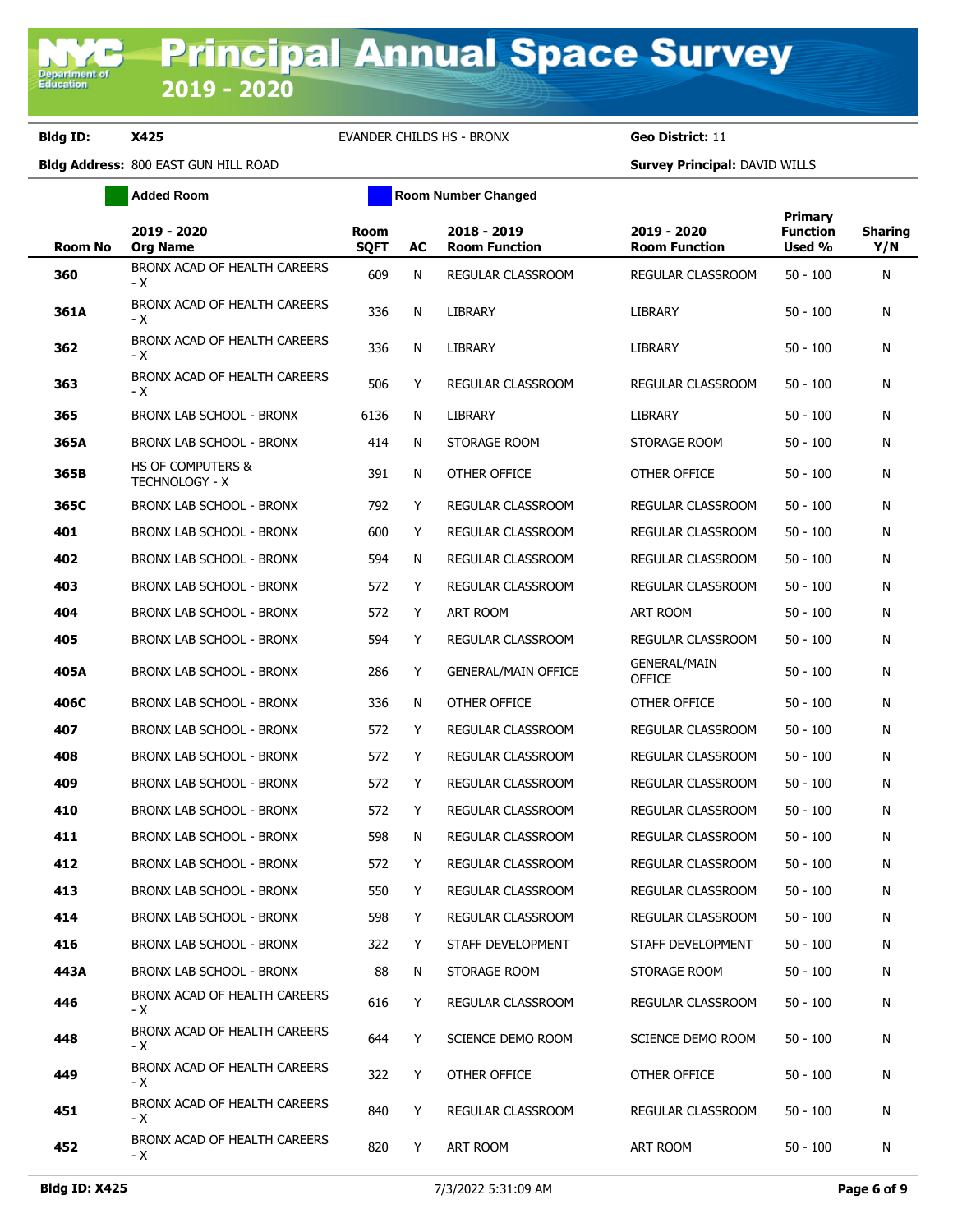**Added Room Room Room Number Changed** 

| Room No       | 2019 - 2020<br><b>Org Name</b>      | <b>Room</b><br><b>SQFT</b> | AC | 2018 - 2019<br><b>Room Function</b> | 2019 - 2020<br><b>Room Function</b>       | Primary<br><b>Function</b><br>Used % | <b>Sharing</b><br>Y/N |
|---------------|-------------------------------------|----------------------------|----|-------------------------------------|-------------------------------------------|--------------------------------------|-----------------------|
| 453           | BRONX ACAD OF HEALTH CAREERS<br>- X | 644                        | Y  | SCIENCE DEMO ROOM                   | SCIENCE DEMO ROOM                         | $50 - 100$                           | N                     |
| 454           | BRONX ACAD OF HEALTH CAREERS<br>- X | 644                        | Y  | SCIENCE DEMO ROOM                   | SCIENCE DEMO ROOM                         | $50 - 100$                           | N                     |
| 455A          | BRONX ACAD OF HEALTH CAREERS<br>- X | 299                        | N  | NON-D75 SPED CLASSROOM              | NON-D75 SPED<br><b>CLASSROOM</b>          | $50 - 100$                           | N                     |
| 455B          | BRONX ACAD OF HEALTH CAREERS<br>- X | 276                        | N  | NON-D75 SPED CLASSROOM              | NON-D75 SPED<br><b>CLASSROOM</b>          | $50 - 100$                           | N                     |
| 456           | BRONX ACAD OF HEALTH CAREERS<br>- X | 312                        | Y  | OTHER OFFICE                        | OTHER OFFICE                              | $50 - 100$                           | N                     |
| 457           | BRONX ACAD OF HEALTH CAREERS<br>- X | 594                        | Y  | SCIENCE DEMO ROOM                   | SCIENCE DEMO ROOM                         | $50 - 100$                           | N                     |
| 458           | BRONX ACAD OF HEALTH CAREERS<br>- X | 880                        | N  | <b>SCIENCE LAB</b>                  | <b>SCIENCE LAB</b>                        | $50 - 100$                           | N                     |
| 459           | BRONX ACAD OF HEALTH CAREERS<br>- X | 882                        | Y  | REGULAR CLASSROOM                   | <b>REGULAR CLASSROOM</b>                  | $50 - 100$                           | N                     |
| 459A          | BRONX ACAD OF HEALTH CAREERS<br>- X | 308                        | Y  | REGULAR CLASSROOM                   | REGULAR CLASSROOM                         | $50 - 100$                           | N                     |
| 460           | BRONX ACAD OF HEALTH CAREERS<br>- X | 299                        | Y  | SCIENCE PREP ROOM                   | SCIENCE PREP ROOM                         | $50 - 100$                           | N                     |
| 462           | BRONX ACAD OF HEALTH CAREERS<br>- X | 345                        | Y  | OTHER OFFICE                        | OTHER OFFICE                              | $50 - 100$                           | N                     |
| 507           | <b>BRONX LAB SCHOOL - BRONX</b>     | 11584                      | N  | <b>GENERAL BUILDING SUPPORT</b>     | <b>GENERAL BUILDING</b><br><b>SUPPORT</b> | $50 - 100$                           | N                     |
| 508           | BRONX LAB SCHOOL - BRONX            | 1700                       | N  | <b>TEACHER'S CAFETERIA</b>          | <b>TEACHER'S</b><br><b>CAFETERIA</b>      | $50 - 100$                           | N                     |
| 508A          | BRONX LAB SCHOOL - BRONX            | 169                        | N  | STORAGE ROOM                        | STORAGE ROOM                              | $50 - 100$                           | N                     |
| 511           | BRONX LAB SCHOOL - BRONX            | 520                        | N  | <b>TEACHER'S CAFETERIA</b>          | <b>TEACHER'S</b><br><b>CAFETERIA</b>      | $50 - 100$                           | N                     |
| 513           | X176 SPED - BRONX                   | 494                        | N  | STORAGE ROOM                        | STORAGE ROOM                              | $50 - 100$                           | N                     |
| <b>B16</b>    | HS FOR CONTEMPORARY ARTS - X        | 700                        | Y  | MUSIC ROOM                          | MUSIC ROOM                                | $50 - 100$                           | N                     |
| B18           | HS FOR CONTEMPORARY ARTS - X        | 336                        | N  | <b>TEACHER'S ROOM</b>               | <b>TEACHER'S ROOM</b>                     | $50 - 100$                           | N                     |
| <b>B20</b>    | HS FOR CONTEMPORARY ARTS - X        | 560                        | N  | REGULAR CLASSROOM                   | REGULAR CLASSROOM                         | $50 - 100$                           | N                     |
| <b>B24</b>    | HS FOR CONTEMPORARY ARTS - X        | 588                        | N  | <b>GENERAL BUILDING SUPPORT</b>     | <b>GENERAL BUILDING</b><br><b>SUPPORT</b> | $50 - 100$                           | N                     |
| <b>B40</b>    | BRONX AEROSPACE HS - BRONX          | 770                        | N  | REGULAR CLASSROOM                   | <b>REGULAR CLASSROOM</b>                  | $50 - 100$                           | N                     |
| <b>B50</b>    | HS FOR CONTEMPORARY ARTS - X        | 6696                       | N  | SWIMMING POOL                       | SWIMMING POOL                             | $50 - 100$                           | N                     |
| <b>B60</b>    | HS FOR CONTEMPORARY ARTS - X        | 6588                       | N  | SWIMMING POOL                       | SWIMMING POOL                             | $50 - 100$                           | N                     |
| <b>BOILER</b> | BRONX LAB SCHOOL - BRONX            | 9752                       | N  | <b>GENERAL BUILDING SUPPORT</b>     | <b>GENERAL BUILDING</b><br><b>SUPPORT</b> | $50 - 100$                           | N                     |
| <b>CAF</b>    | HS FOR WRITING & COMM ARTS -<br>X.  | 14880                      | N  | STUDENT CAFETERIA                   | STUDENT CAFETERIA                         | $50 - 100$                           | N                     |
| KIT           | HS FOR WRITING & COMM ARTS -<br>X   | 1769                       | N  | <b>KITCHEN</b>                      | <b>KITCHEN</b>                            | $50 - 100$                           | N                     |
| KITA          | HS FOR WRITING & COMM ARTS -<br>X   | 252                        | N  | OTHER OFFICE                        | OTHER OFFICE                              | $50 - 100$                           | N                     |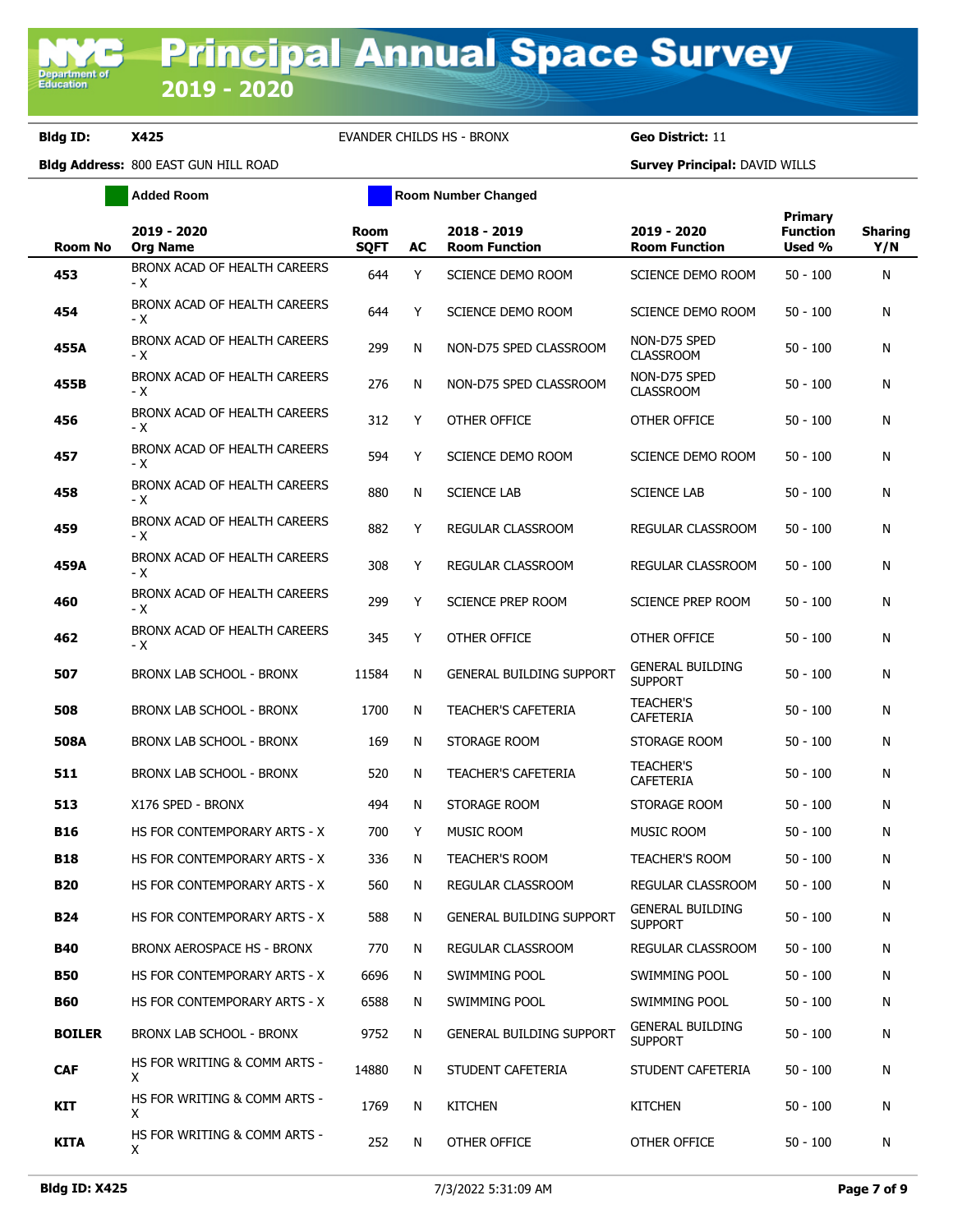Department<br>Education

## **Bldg ID: X425** EVANDER CHILDS HS - BRONX **Geo District:** 11

|             | <b>Added Room</b>                                                                                                                                                                            |                            |    | <b>Room Number Changed</b>          |                                           |                                      |                       |
|-------------|----------------------------------------------------------------------------------------------------------------------------------------------------------------------------------------------|----------------------------|----|-------------------------------------|-------------------------------------------|--------------------------------------|-----------------------|
| Room No     | 2019 - 2020<br><b>Org Name</b>                                                                                                                                                               | <b>Room</b><br><b>SQFT</b> | AC | 2018 - 2019<br><b>Room Function</b> | 2019 - 2020<br><b>Room Function</b>       | Primary<br><b>Function</b><br>Used % | <b>Sharing</b><br>Y/N |
| <b>KITB</b> | HS FOR WRITING & COMM ARTS -<br>x                                                                                                                                                            | 286                        | N  | STORAGE ROOM                        | STORAGE ROOM                              | $50 - 100$                           | N                     |
| <b>MECH</b> | X723 SPED - BRONX                                                                                                                                                                            | 6627                       | N  | <b>GENERAL BUILDING SUPPORT</b>     | <b>GENERAL BUILDING</b><br><b>SUPPORT</b> | $50 - 100$                           | N                     |
| 308         | <b>HS OF COMPUTERS &amp;</b><br><b>TECHNOLOGY - X</b>                                                                                                                                        | 840                        | Y  |                                     | <b>SCIENCE LAB</b>                        |                                      | N                     |
| <b>B34</b>  | <b>HS OF COMPUTERS &amp;</b><br><b>TECHNOLOGY - X</b>                                                                                                                                        | 598                        | N  |                                     | <b>REGULAR CLASSROOM</b>                  |                                      | N                     |
| <b>B36</b>  | <b>HS OF COMPUTERS &amp;</b><br><b>TECHNOLOGY - X</b>                                                                                                                                        | 484                        | N  |                                     | REGULAR CLASSROOM                         |                                      | N                     |
| <b>B38</b>  | <b>HS OF COMPUTERS &amp;</b><br><b>TECHNOLOGY - X</b>                                                                                                                                        | 644                        | N  |                                     | <b>REGULAR CLASSROOM</b>                  |                                      | N                     |
|             | How many hallway bathrooms for students are there in your building?                                                                                                                          |                            |    |                                     |                                           | 14                                   |                       |
|             | Are any of the student bathrooms being shared by multiple schools?                                                                                                                           |                            |    |                                     |                                           | Y                                    |                       |
|             | Are all the student bathrooms open throughout the day?                                                                                                                                       |                            | Y  |                                     |                                           |                                      |                       |
|             | Please identify the number of non-instructional spaces, not reported above, being used for<br>instructional purposes, academic intervention services, or therapeutic or counseling services: |                            | 0  |                                     |                                           |                                      |                       |
|             | Are any of those non-instructional spaces being shared?                                                                                                                                      |                            | N  |                                     |                                           |                                      |                       |